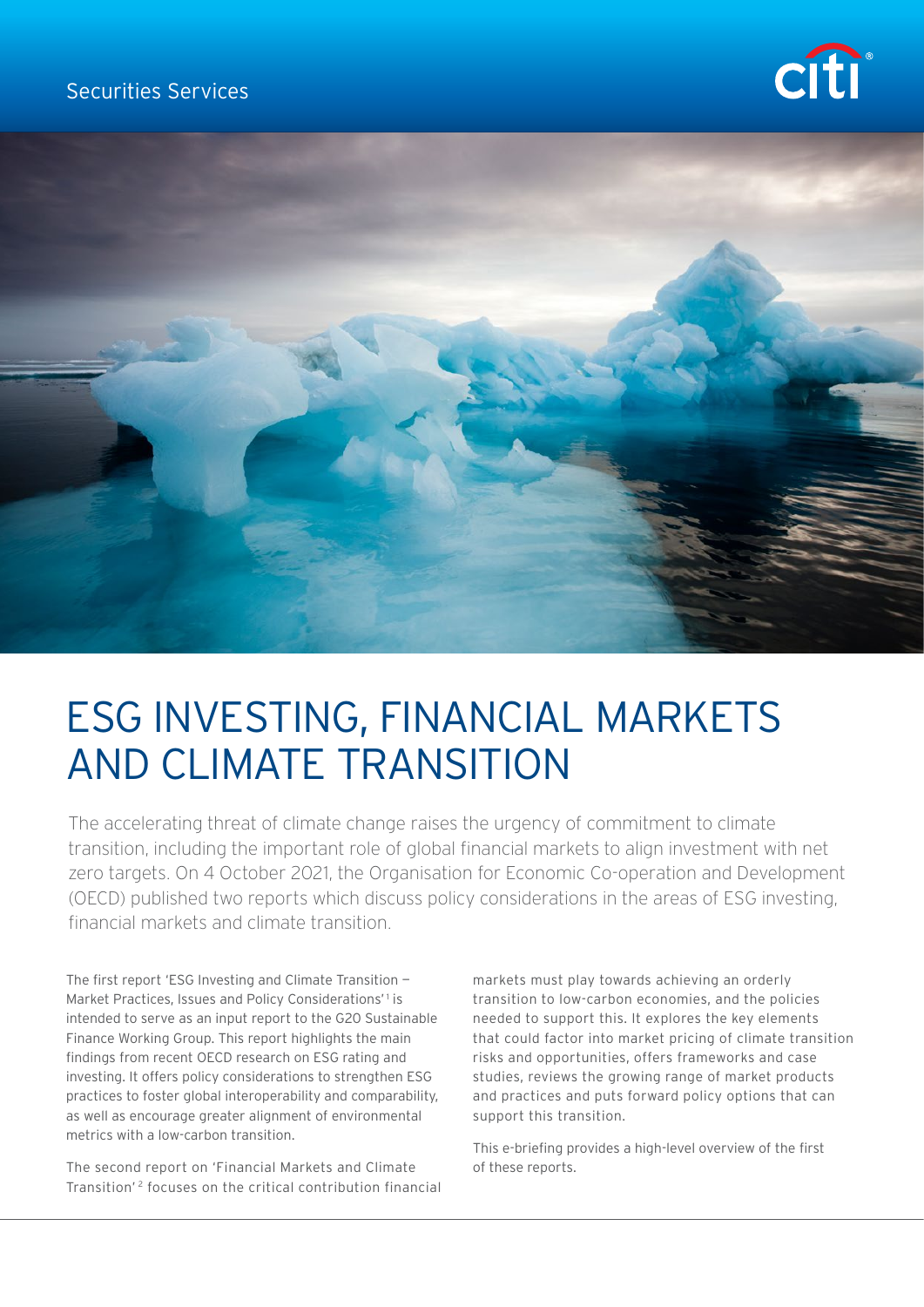The OECD report focuses on the critical contribution financial markets must play towards achieving an orderly transition to low-carbon economies, and the policies needed to support this. The report also:



Explores the key elements that could factor into market pricing of climate transition risks and opportunities, from stranded assets and production processes to renewables transition strategies.



Offers frameworks and case studies to understand how facets of the transition can affect market pricing.



Reviews the growing range of market products and practices that have emerged to more efficiently channel capital to price and manage opportunities and risks from climate transition.



The OECD report puts forward policy options than can support this transition by helping markets incorporate price changes and by incentivising companies to take measures that address climate-related risks and opportunities over time.

The OECD report says that, notwithstanding noteworthy progress, there remains considerable challenges that hinder the efficacy of these approaches, and notably ESG investing, to support long-term value and climate related international objectives.

This report highlights the main findings from recent OECD research on ESG rating and investing challenges, including the promulgation of different approaches, data inconsistencies, and lack of comparability of ESG criteria and rating methodologies, as well as inadequate clarity over how ESG integration affects asset allocation.

This report will be of interest to asset managers, investors, institutional investors, ESG rating providers, market participants and government policy makers.

#### What does this OECD report hope to achieve?

<sup>1</sup> *Strengthening the comparability of ESG rating and investing approaches, and improving the quality of data used for investment decisions.* 

The OECD report explains that ESG ratings often lack transparency in their calculation and differ substantially in the metrics on which they draw, raising questions as to the extent to which their aggregation contributes to long-term value. It also notes that methodologies tend to differ substantially across rating providers, and result in a lack of correlation between ESG ratings supplied by different providers.

The OECD concludes that policies are needed to ensure global transparency, comparability and quality of core ESG metrics in reporting frameworks, ratings, and definitions of ESG investment approaches.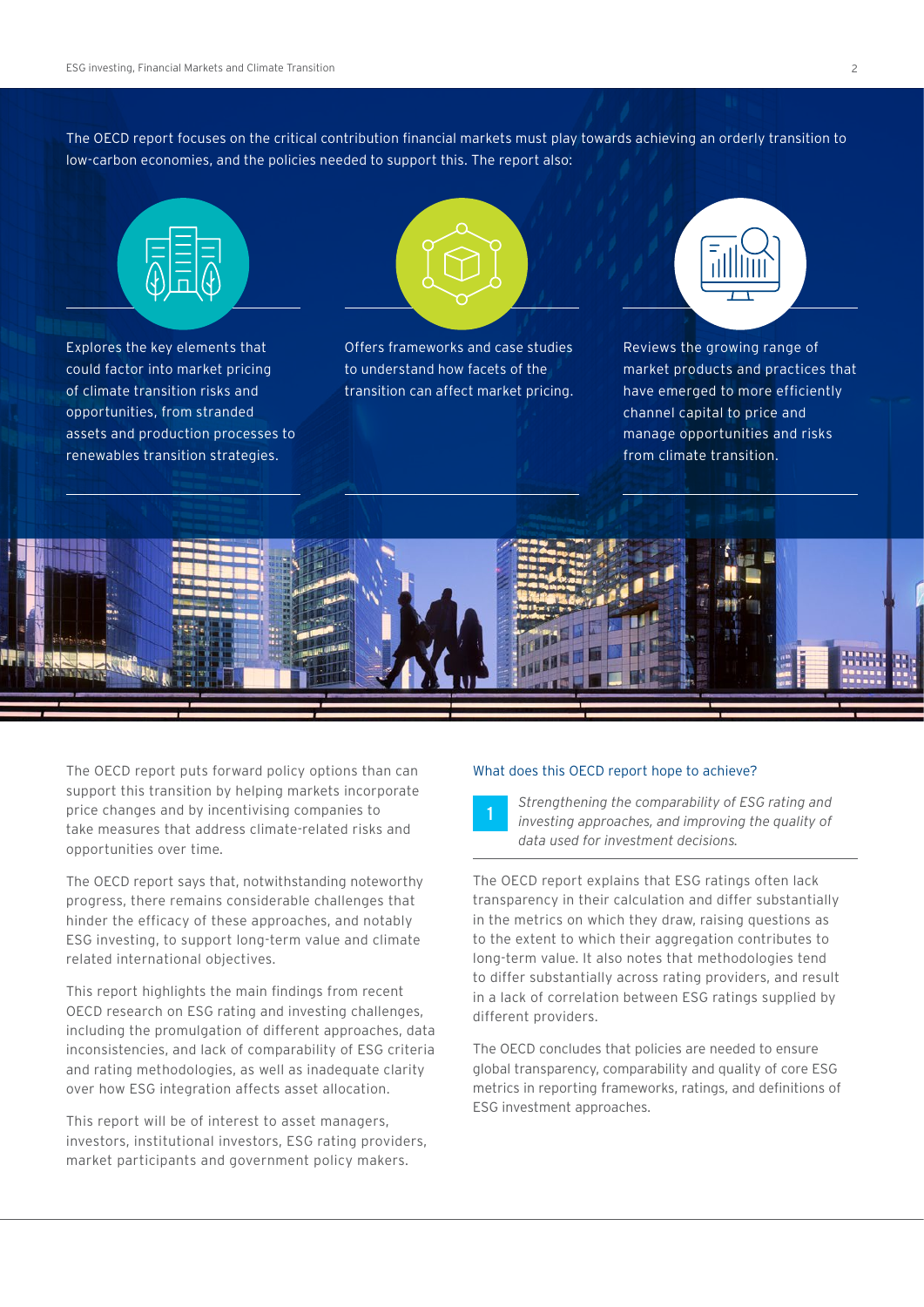<sup>2</sup> *Improving the alignment of the environmental pillar of ESG ratings with a low-carbon transition.* 

Here the OECD report notes inconsistencies in the construction of ESG ratings across providers, the multitude of different metrics measured in one Environmental (E) pillar score,<sup>3</sup> and insufficient quality of forward looking metrics preventing them from supplying consistent and comparable information on transition risks and opportunities across firms and jurisdictions.

Notably, the OECD find that rating providers appear to place less weight on negative environmental impacts while placing greater weight on the disclosure of climate-related corporate policies and targets, with limited assessment as to the quality or impact of such strategies.

The OECD say that such limitations could hinder the use of E pillar scores by investors with an aim to align portfolios with the low-carbon transition. Greater transparency and precision of the meaning of sub-category scores and metrics could contribute to better alignment of E pillar scores with a specific purpose, such as to assess climate transition risks and opportunities, or broader environmental impacts.

Such clarity would allow investors with specific sustainability goals to use ESG approaches as a more effective tool for portfolio rebalancing and risk management.



<sup>3</sup> *Strengthen the integration of climate transition risks and opportunities into market frameworks and products in a manner that enhances market efficiencies to support an orderly low-carbon transition.* 

The OECD report notes that while markets are beginning to price transition risks and opportunities due to progress on climate-related financial disclosures, they remain constrained by a number of impediments, from uncertainties that undermine pricing of externalities to inadequate disclosures of forward looking metrics on net-zero pathways.

In particular, the OECD says that effective market pricing of the positive and negative valuation impacts of a transition is hampered by insufficient data, including financially material metrics and analytical tools to measure and manage transition risks, and lack of policy clarity regarding carbon pricing and support for renewables.

Moreover, market products and measurement instruments will need to further evolve to allow investors to better align portfolios with specific climate-objectives and strategies, from divestment to active engagement and assessment of ways to strengthen the veracity of transition plans.

The recommendation from the OECD is that policies should be considered to foster transparency and comparability of ESG approaches, as well as to strengthen the tools and methodologies that underpin disclosure, valuations, and scenario analysis in financial markets associated with a low-carbon transition.

#### ESG disclosure frameworks and approaches

As part of the OECD report, in terms of ESG disclosure frameworks and approaches it looks to:

- Ensure global interoperability and comparability and quality of core ESG metrics in reporting frameworks, ratings, and investment practices to address global fragmentation. Frameworks should utilise standardised core metrics to form baseline reporting for the E, S and G pillars for use by market participants.
- Strengthen relevance of ESG metrics through alignment with long-term enterprise value, including environmental and social factors that become material over time. Currently, ESG rating and reporting approaches do not sufficiently clarify the materiality of either financial or non-financial factors. Therefore, a comparison should be provided for investors to assess the relative weighting of metrics and financial considerations across markets and industries.
- Promote transparent and comparable scoring and weighting methodologies for established ESG ratings and indices. This will ensure that market participants can understand how ratings are devised, and can support the potential tailoring of ratings by market participants with differing motivations with respect to long-term value or environmental, social and governance topics.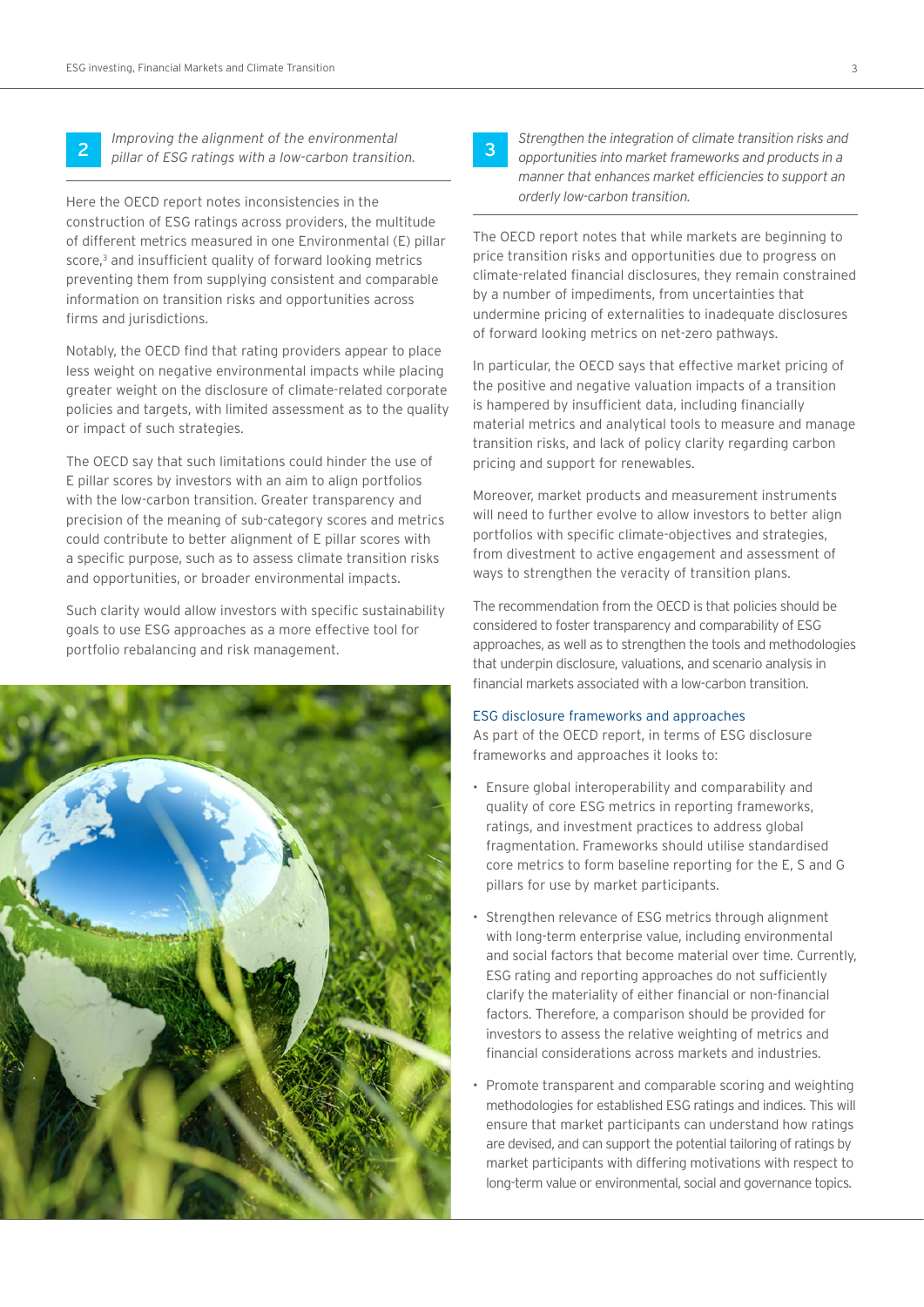Then in relation to the environmental pillar of ESG rating and investing the OECD would like to see:

- Facilitation and greater transparency on the high-level purpose of the E pillar so that market participants understand the extent to which the methodology they choose aligns with transition risks and opportunities, and environmental impact.
- Improvement in the transparency of methodological practices, including metric calculation and weighting of categories in the generation of E pillar scores and indices.
- Encouragement for greater transparency and precision of environmental pillar sub-categories, such as with respect to metrics that could be used to develop climate transition or environmental impact sub-scores, in order to improve the informational value of the E pillar score.

### Considerations to strengthen the tools, methodologies, and products to support an orderly transition Here the OECD report recommends actions to:

- Further strengthen the Task Force on Climate-related Financial Disclosures (TCFD) practices to improve granularity, reliability and interoperability of metrics with respect to climate metrics, targets, and climate transition plans.
- It also encourages the use of science-based interim targets and disclosure of annual progress in a quantitative and comparable format within climate transition plans.
- Consider the overall verification processes for low-carbon and renewable strategies and plans, so that market participants are better able to make sound investment decisions based on commitments and implementation of emissions reduction over time.

• Improve the transparency and clarification of stewardship plans of major asset managers and institutional investors in their engagement with Boards and executive management on reduction of climate intensity and commitment to emissions targets.

Asset managers could be expected to disclose principles and information on the implementation of climate transition plans, and remedial actions when issuers do not adhere to their stated plans.

- Ensure pilot scenario analysis for financial institutions to assess potential losses from carbon exposures against anticipated valuation increases from renewable energy and new green technologies.
- Achieve greater assessment by the appropriate government policy makers on how a range of climate-related policies could better support and incentivise the transition.

Overall, greater international co-operation is needed to ensure that ESG and climate transition-related practices progress in a manner that improves to a degree, the current market fragmentation, and strengthens investor confidence and market integrity.

Addressing challenges related to information on sustainability-related risks and opportunities will help ensure that capital can be effectively allocated to investments that support the low-carbon transition and sustainable growth, and merits the attention of the Sustainable Finance Working Group under the Italian G20 Presidency.

1 See [https://www.oecd.org/finance/ESG-investing-and-climate-transition](https://www.oecd.org/finance/ESG-investing-and-climate-transition-market-practices-issues-and-policy-considerations.pdf)[market-practices-issues-and-policy-considerations.pdf](https://www.oecd.org/finance/ESG-investing-and-climate-transition-market-practices-issues-and-policy-considerations.pdf).

- 2 See [https://www.oecd.org/finance/Financial-Markets-and-Climate-Transition-](https://www.oecd.org/finance/Financial-Markets-and-Climate-Transition-Opportunities-Challenges-and-Policy-Implications.pdf)[Opportunities-Challenges-and-Policy-Implications.pdf.](https://www.oecd.org/finance/Financial-Markets-and-Climate-Transition-Opportunities-Challenges-and-Policy-Implications.pdf)
- <sup>3</sup> The E Pillar score within ESG ratings is increasingly being considered to assess and rebalance investor portfolios to better align them with climaterelated risks and opportunities.